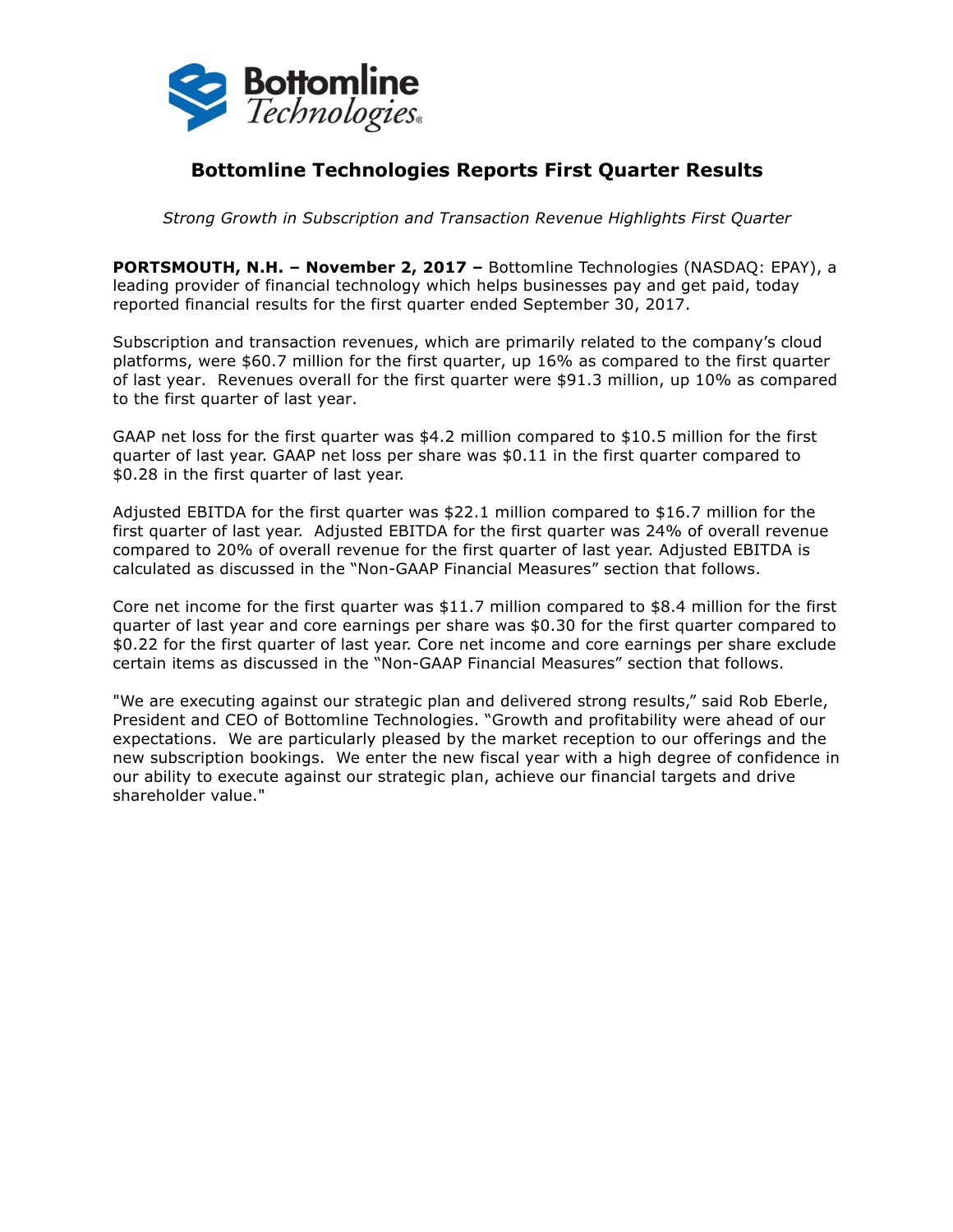### **First Quarter Customer Highlights**

- 29 institutions selected Paymode-X, Bottomline's leading payments platform to automate their payments processes, increase productivity, reduce costs and earn cash rebates.
- 6 organizations, including Knight Insurance Group and AmWINS, chose Bottomline's cloud-based legal spend management solutions to automate, manage and control their legal spend.
- 4 banks selected Bottomline's digital banking platforms to help them compete and grow their corporate and business banking franchises by deploying innovative digital capabilities.
- Companies such as Banco Santander and Shop & Finance Limited selected Bottomline's Financial Messaging solution to improve operating efficiencies and optimize the effectiveness of their financial transactions.
- Organizations such as The Main Street America Group and USI Insurance Services chose Bottomline's corporate payment automation solutions to extend their payments capabilities and improve efficiencies.

### **First Quarter Strategic Corporate Highlights**

- Announced expansion of Bottomline's global footprint with a new financial messaging center in Singapore. With this new center, Bottomline is well positioned to extend its secure set of core financial messaging capabilities into the Asia-Pacific region.
- Announced commitment to becoming a Third Party Provider (TPP) under the Open Banking initiative, to allow customers to access information and initiate payments directly with participating banks through secure Application Programming Interfaces (APIs), via cloud-based payment platforms.
- Bottomline's PTX Cloud based payments platform was recognized as an award winner by the Credit Control and Risk Association in the new product category for payments and collections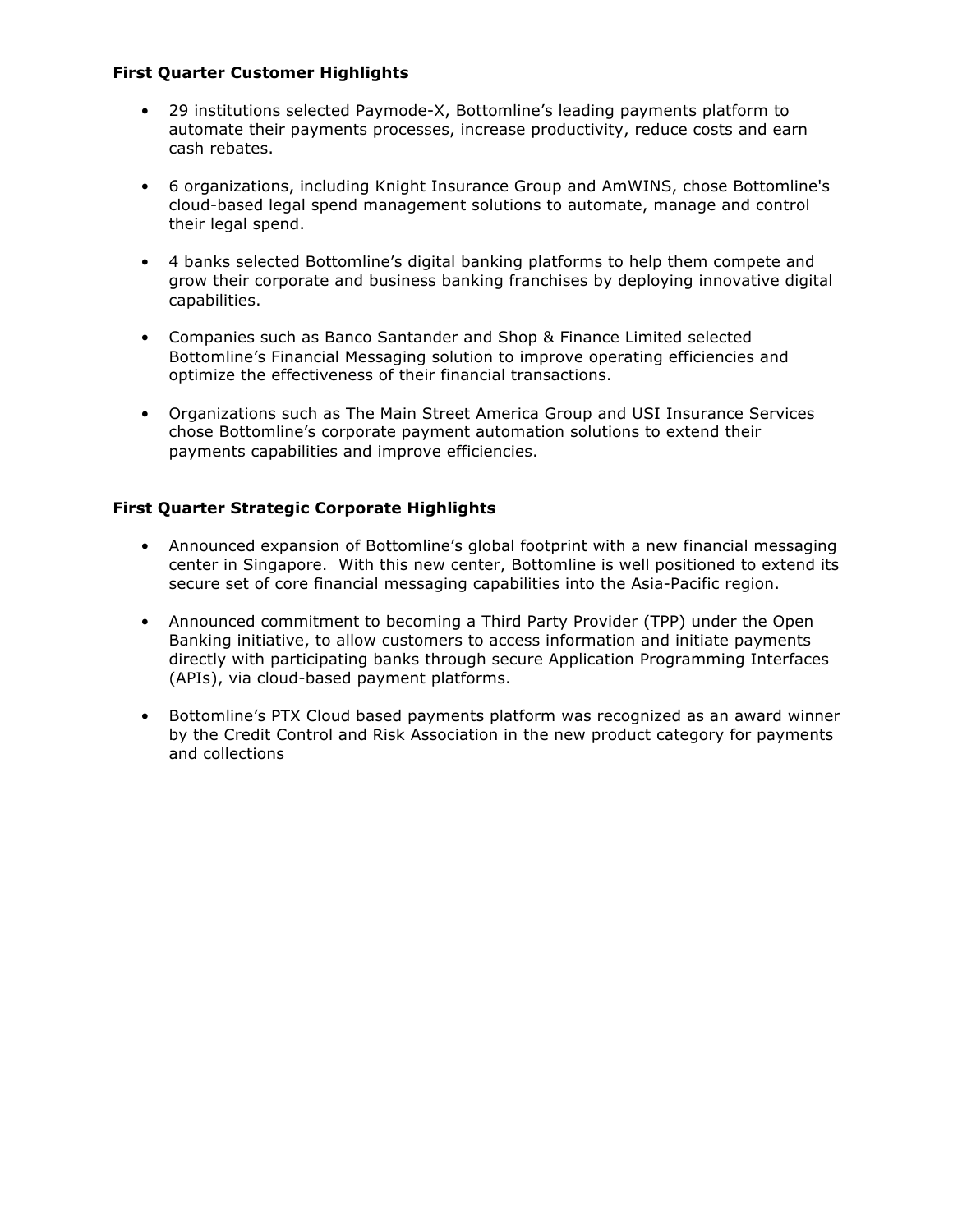#### **Non-GAAP Financial Measures**

We have presented supplemental non-GAAP financial measures as part of this earnings release. The presentation of this non-GAAP financial information should not be considered in isolation from, or as a substitute for, our financial results presented in accordance with GAAP. Core net income, core earnings per share, constant currency information, adjusted EBITDA and adjusted EBITDA as a percent of revenue are non-GAAP financial measures.

Core net income and core earnings per share exclude certain items, specifically amortization of acquisition related intangible assets, goodwill impairment charges, stock-based compensation, acquisition and integration-related expenses, restructuring related costs, minimum pension liability adjustments, non-core charges associated with our convertible notes and revolving credit facility, global enterprise resource planning (ERP) system implementation costs, and other non-core or non-recurring gains or losses that arise from time to time.

Non-core charges associated with our convertible notes and revolving credit facility consist of the amortization of debt issuance and debt discount costs. Acquisition and integrationrelated expenses include legal and professional fees and other direct transaction costs associated with business and asset acquisitions, costs associated with integrating acquired businesses, including costs for transitional employees or services, integration related professional services costs and other incremental charges we incur as a direct result of acquisition and integration efforts. Global ERP system implementation costs relate to direct and incremental costs incurred in connection with our implementation of a new, global ERP solution and the related technology infrastructure.

In computing diluted core earnings per share, we exclude the effect of shares issuable under our convertible notes to the extent that any such dilution would be offset by our note hedges; the note hedges would be considered an anti-dilutive security under GAAP.

Periodically, such as in periods that include significant foreign currency volatility, we may present certain metrics on a "constant currency" basis, to show the impact of period to period results normalized for the impact of foreign currency rate changes. We calculate constant currency information by translating prior period financial results using current period foreign exchange rates.

Adjusted EBITDA and adjusted EBITDA as a percent of revenue represent our GAAP net income or loss, adjusted for charges related to interest expense, income taxes, depreciation and amortization, and other charges, as noted in the reconciliation that follows.

We believe that these supplemental non-GAAP financial measures are useful to investors because they allow for an evaluation of the company with a focus on the performance of its core operations, including more meaningful comparisons of financial results to historical periods and to the financial results of less acquisitive peer and competitor companies. Our executive management team uses these same non-GAAP financial measures internally to assess the ongoing performance of the company. Additionally, the same non-GAAP information is used for planning purposes, including the preparation of operating budgets and in communications with our board of directors with respect to our core financial performance. Since this information is not a GAAP measurement of financial performance, there are material limitations to its usefulness on a stand-alone basis, including the lack of comparability of this presentation to the GAAP financial results of other companies.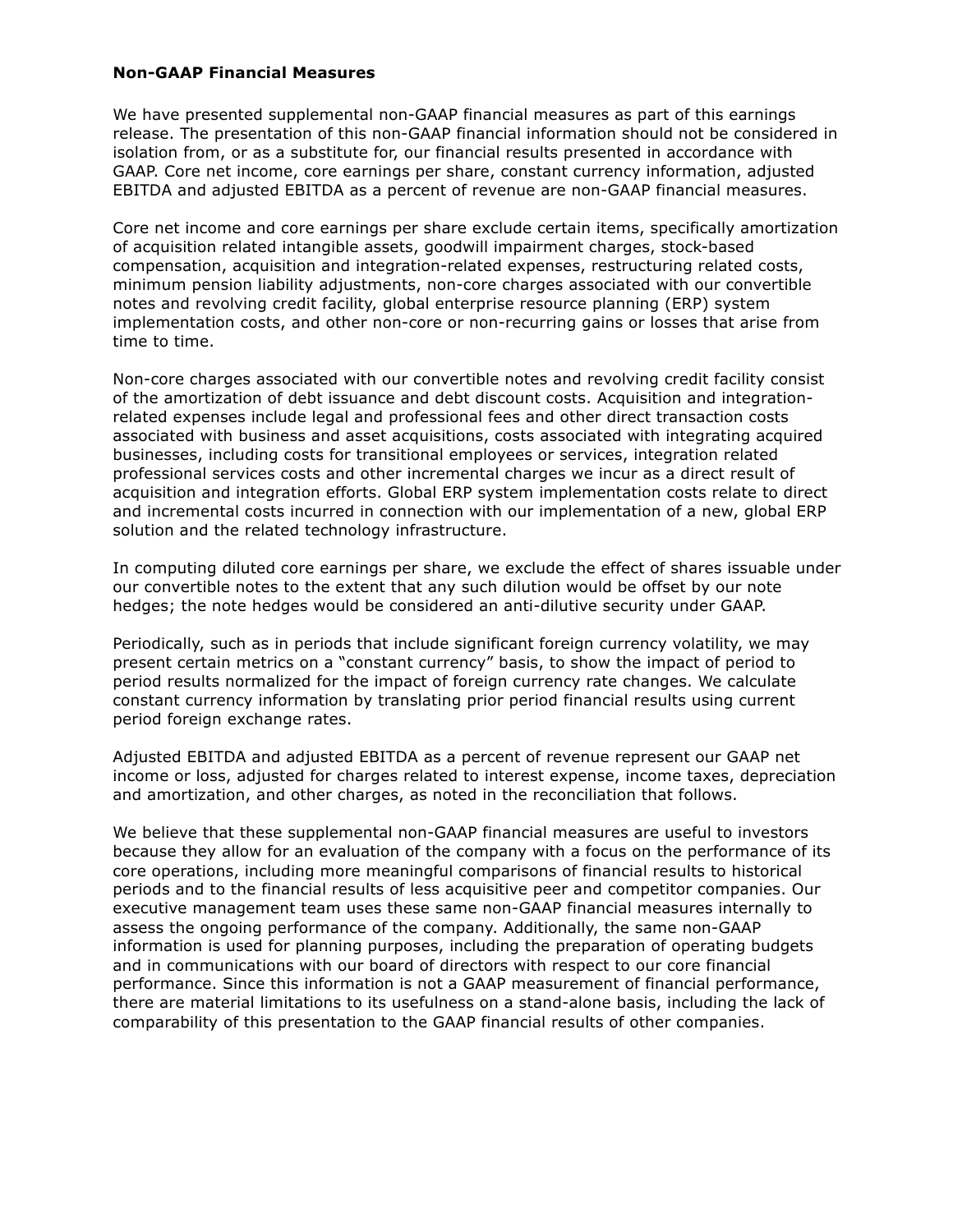## **Non-GAAP Financial Measures (Continued)**

### Reconciliation of Core Net Income

A reconciliation of core net income to GAAP net loss for the three months ended September 30, 2017 and 2016 is as follows:

|                                                       |      | <b>Three Months Ended</b><br>September 30, |      |           |
|-------------------------------------------------------|------|--------------------------------------------|------|-----------|
|                                                       | 2017 |                                            | 2016 |           |
|                                                       |      | (in thousands)                             |      |           |
| GAAP net loss                                         | \$   | (4,241)                                    | \$   | (10, 508) |
| Amortization of acquisition-related intangible assets |      | 5,188                                      |      | 6,285     |
| Stock-based compensation expense                      |      | 8,460                                      |      | 8,199     |
| Acquisition and integration-related expenses          |      | 992                                        |      | 1,249     |
| Restructuring benefit                                 |      | (9)                                        |      |           |
| Global ERP system implementation costs                |      | 2,076                                      |      | 2,491     |
| Minimum pension liability adjustments                 |      | 35                                         |      | 277       |
| Amortization of debt issuance and debt discount costs |      | 3,709                                      |      | 3,372     |
| Tax effects on non-GAAP income                        |      | (4,542)                                    |      | (2,978)   |
| Core net income                                       |      | 11,668                                     |      | 8,387     |

### Reconciliation of Diluted Core Earnings per Share

A reconciliation of our diluted core earnings per share to our GAAP basic and diluted net loss per share for the three months ended September 30, 2017 and 2016 is as follows:

|                                                       | <b>Three Months Ended</b><br>September 30, |    |        |  |
|-------------------------------------------------------|--------------------------------------------|----|--------|--|
|                                                       | 2017                                       |    | 2016   |  |
| GAAP basic and diluted net loss per share             | \$<br>(0.11)                               | \$ | (0.28) |  |
| Plus:                                                 |                                            |    |        |  |
| Amortization of acquisition-related intangible assets | 0.13                                       |    | 0.17   |  |
| Stock-based compensation expense                      | 0.22                                       |    | 0.22   |  |
| Acquisition and integration-related expenses          | 0.03                                       |    | 0.03   |  |
| Global ERP system implementation costs                | 0.05                                       |    | 0.06   |  |
| Minimum pension liability adjustments                 |                                            |    | 0.01   |  |
| Amortization of debt issuance and debt discount costs | 0.10                                       |    | 0.09   |  |
| Tax effects on non-GAAP income                        | (0.12)                                     |    | (0.08) |  |
| Diluted core earnings per share                       | 0.30                                       |    | 0.22   |  |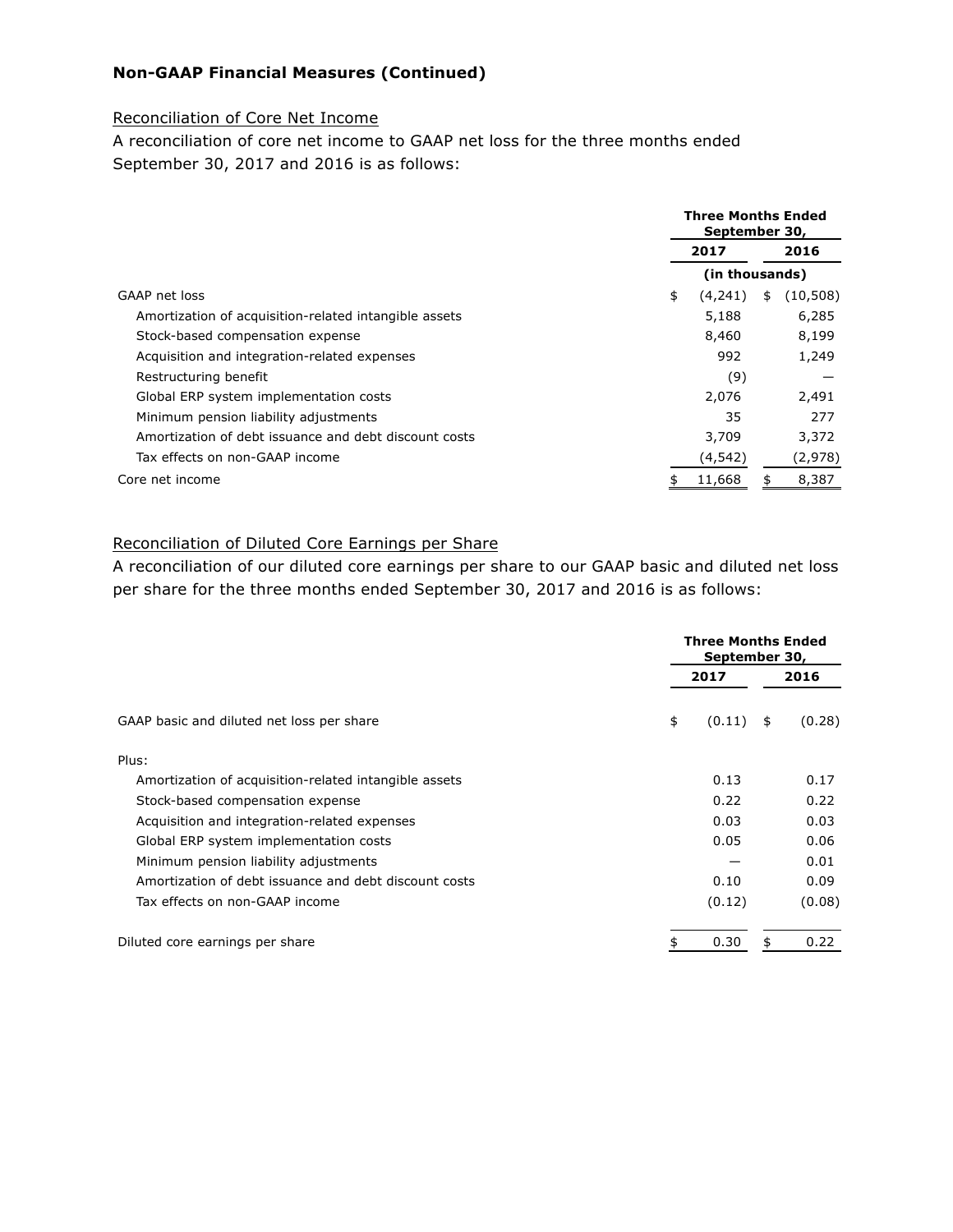## **Non-GAAP Financial Measures (Continued)**

A reconciliation of our non-GAAP weighted average shares used in computing diluted core earnings per share to our GAAP weighted average shares used in computing basic and diluted net loss per share for the three months ended September 30, 2017 and 2016 is as follows:

|                                                                                                                | <b>Three Months Ended</b><br>September 30, |        |    |        |
|----------------------------------------------------------------------------------------------------------------|--------------------------------------------|--------|----|--------|
|                                                                                                                |                                            | 2017   |    | 2016   |
| Numerator:                                                                                                     |                                            |        |    |        |
| Core net income                                                                                                | \$                                         | 11,668 | \$ | 8,387  |
| Denominator:                                                                                                   |                                            |        |    |        |
| Weighted average shares used in computing basic and diluted net loss per share for<br><b>GAAP</b>              |                                            | 37,730 |    | 37,940 |
| Impact of dilutive securities (stock options, restricted stock awards and employee<br>stock purchase plan) (1) |                                            | 581    |    | 88     |
| Weighted average shares used in computing diluted core earnings per share                                      |                                            | 38,311 |    | 38,028 |

 $(1)$  These securities are anti-dilutive on a GAAP basis as a result of our net loss, but are considered dilutive on a non-GAAP basis in periods where we report non-GAAP net income.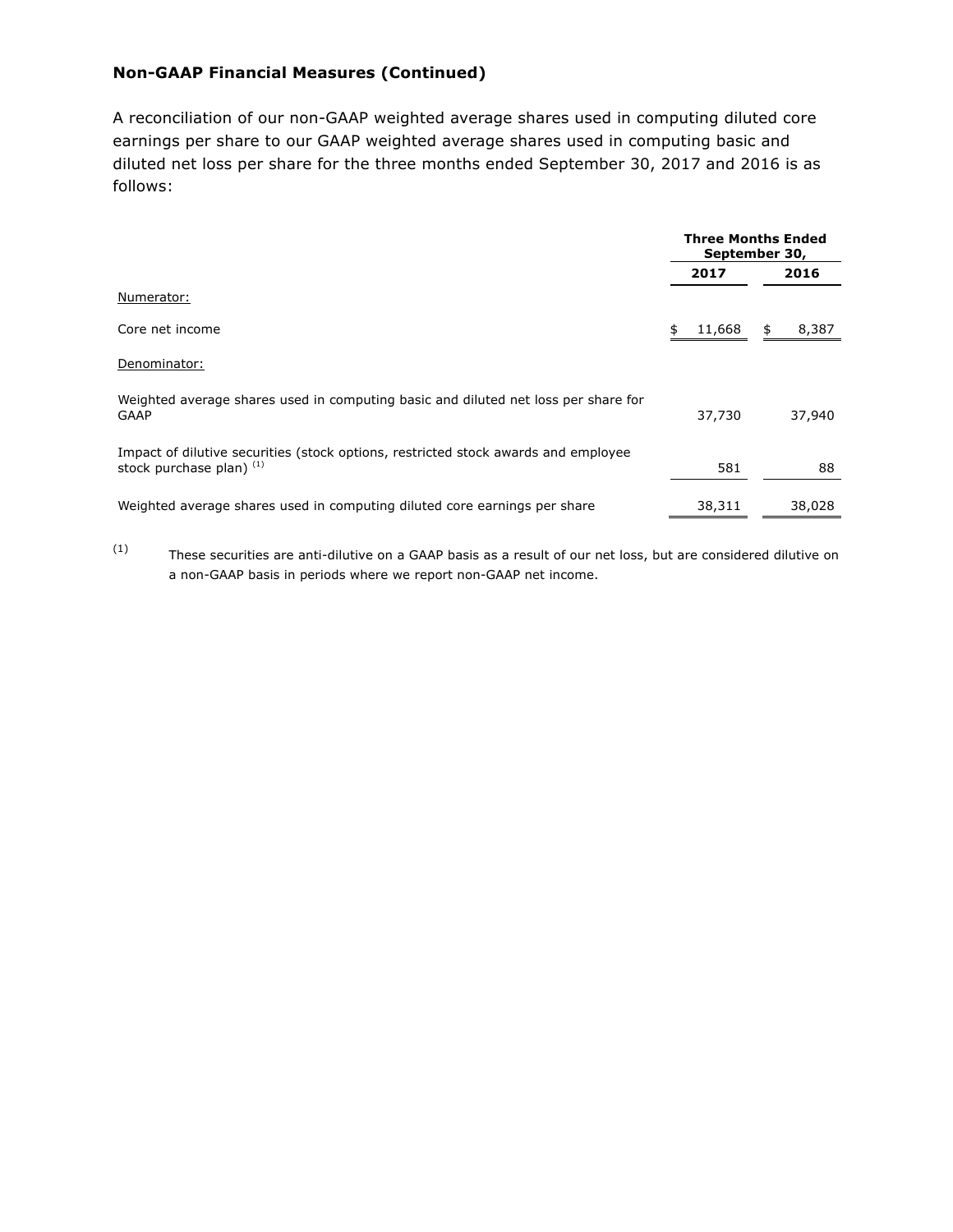## **Non-GAAP Financial Measures (Continued)**

#### Reconciliation of Adjusted EBITDA

A reconciliation of our adjusted EBITDA to GAAP net loss for the three months ended September 30, 2017 and 2016 is as follows:

|                                                       |      | <b>Three Months Ended</b><br>September 30, |  |  |
|-------------------------------------------------------|------|--------------------------------------------|--|--|
|                                                       | 2017 | 2016                                       |  |  |
| GAAP net loss                                         | \$   | (4,241)<br>(10, 508)<br>\$                 |  |  |
| Adjustments:                                          |      |                                            |  |  |
| Other expense, net                                    |      | 4,463<br>3,935                             |  |  |
| Provision for income taxes                            |      | 457<br>681                                 |  |  |
| Depreciation and amortization                         |      | 4,668<br>4,087                             |  |  |
| Amortization of acquisition-related intangible assets |      | 6,285<br>5,188                             |  |  |
| Stock-based compensation expense                      |      | 8,460<br>8,199                             |  |  |
| Acquisition and integration-related expenses          |      | 992<br>1,249                               |  |  |
| Restructuring benefit                                 |      | (9)                                        |  |  |
| Minimum pension liability adjustments                 |      | 277<br>35                                  |  |  |
| Global ERP system implementation costs                |      | 2,076<br>2,491                             |  |  |
| <b>Adjusted EBITDA</b>                                |      | 22,089<br>16,696<br>\$                     |  |  |

## Reconciliation of Adjusted EBITDA as a percent of Revenue

A reconciliation of adjusted EBITDA as a percent of revenue to GAAP net loss as a percent of revenue for the three months ended September 30, 2017 and 2016 is as follows:

|                                                       | <b>Three Months Ended</b><br>September 30, |       |  |
|-------------------------------------------------------|--------------------------------------------|-------|--|
|                                                       | 2017                                       | 2016  |  |
| GAAP net loss as a percent of revenue                 | (5%)                                       | (13%) |  |
| Adjustments:                                          |                                            |       |  |
| Other expense, net                                    | 5%                                         | 5%    |  |
| Provision for income taxes                            | $1\%$                                      | $1\%$ |  |
| Depreciation and amortization                         | 5%                                         | 5%    |  |
| Amortization of acquisition-related intangible assets | 6%                                         | 8%    |  |
| Stock-based compensation expense                      | 9%                                         | 10%   |  |
| Acquisition and integration-related expenses          | $1\%$                                      | $1\%$ |  |
| Global ERP system implementation costs                | 2%                                         | 3%    |  |
| Adjusted EBITDA as a percent of revenue               | 24%                                        | 20%   |  |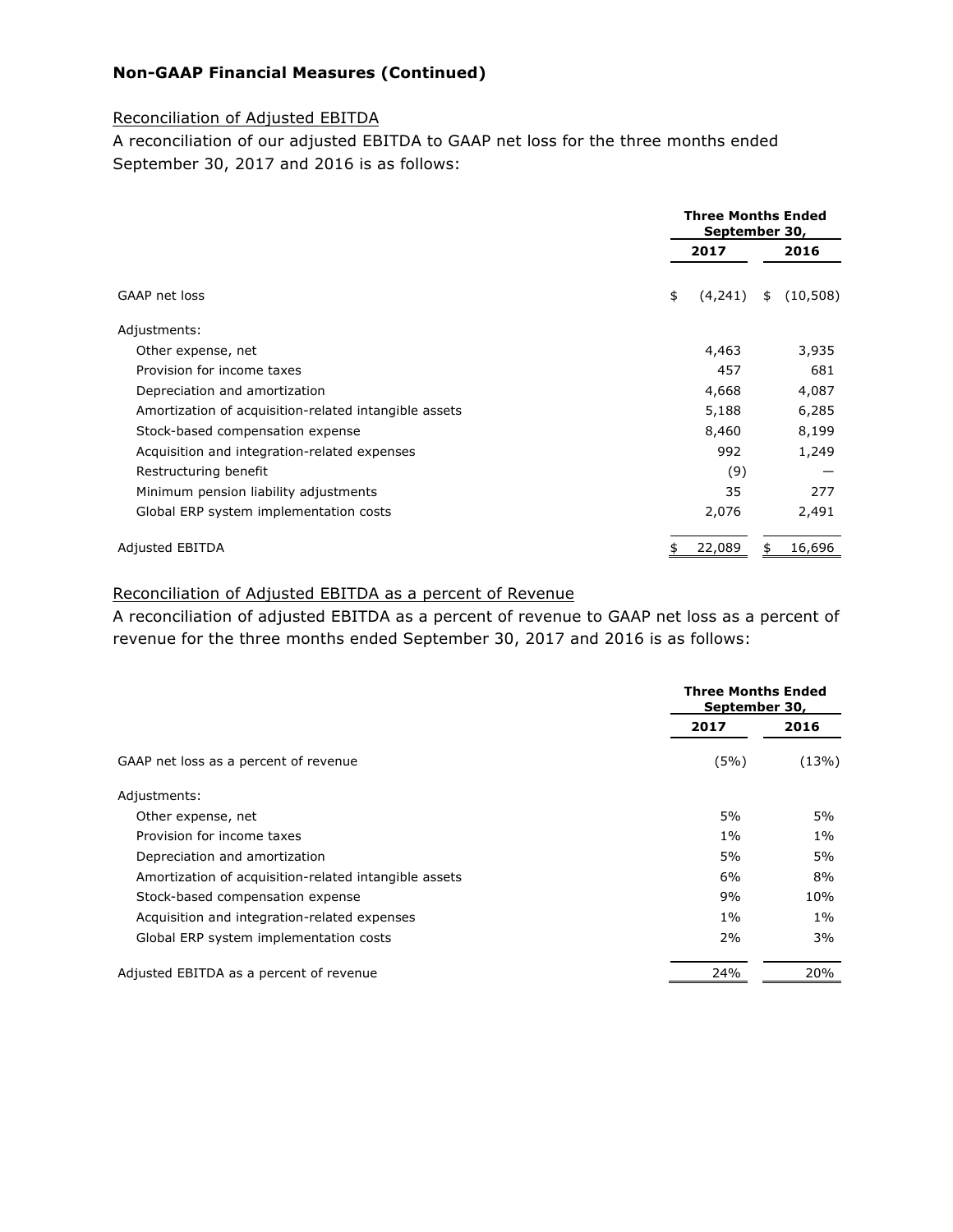### **About Bottomline Technologies**

Bottomline Technologies (NASDAQ: EPAY) helps make complex business payments simple, smart and secure. Businesses and banks rely on Bottomline for domestic and international payments, effective cash management tools, automated workflows for payment processing and bill review and state of the art fraud detection, behavioral analytics and regulatory compliance. More than 10,000 corporations, financial institutions, and banks benefit from Bottomline solutions. Headquartered in Portsmouth, NH, we delight customers through offices across the U.S., Europe, and Asia-Pacific. For more information, visit our website at www.bottomline.com.

Bottomline Technologies, Paymode-X and the BT logo are trademarks of Bottomline Technologies (de), Inc. which are registered in certain jurisdictions. All other brand/product names are trademarks of their respective holders.

In connection with this earnings release and our associated conference call, we will be posting additional material financial information (such as financial results, non-GAAP financial projections and non-GAAP to GAAP reconciliations) within the "Investors" section of our website at www.bottomline.com/us/about/investors.

### *Cautionary Language*

*This press release contains "forward-looking statements" within the meaning of the Private Securities Litigation Reform Act of 1995, including statements reflecting our expectations about our ability to execute on our strategic plans, achieve future growth and profitability, achieve financial targets and increase shareholder value. Any statements that are not statements of historical fact (including but not limited to statements containing the words "believes," "plans," "anticipates," "expects," "look forward", "confident", "estimates" and similar expressions) should be considered to be forward-looking statements. Actual results may differ materially from those indicated by such forward-looking statements as a result of various important factors including, among others, competition, market demand, technological change, strategic relationships, recent acquisitions, international operations and general economic conditions. For additional discussion of factors that could impact Bottomline Technologies' operational and financial results, refer to our Form 10-K for the fiscal year ended June 30, 2017 and the subsequently filed Form 10-Qs and Form 8-Ks or amendments thereto. Any forward-looking statements represent our views only as of today and should not be relied upon as representing our views as of any subsequent date. We do not assume any obligation to update any forward-looking statements.*

### **Media Contact:**

Rick Booth Bottomline Technologies 603-501-6270 rbooth@bottomline.com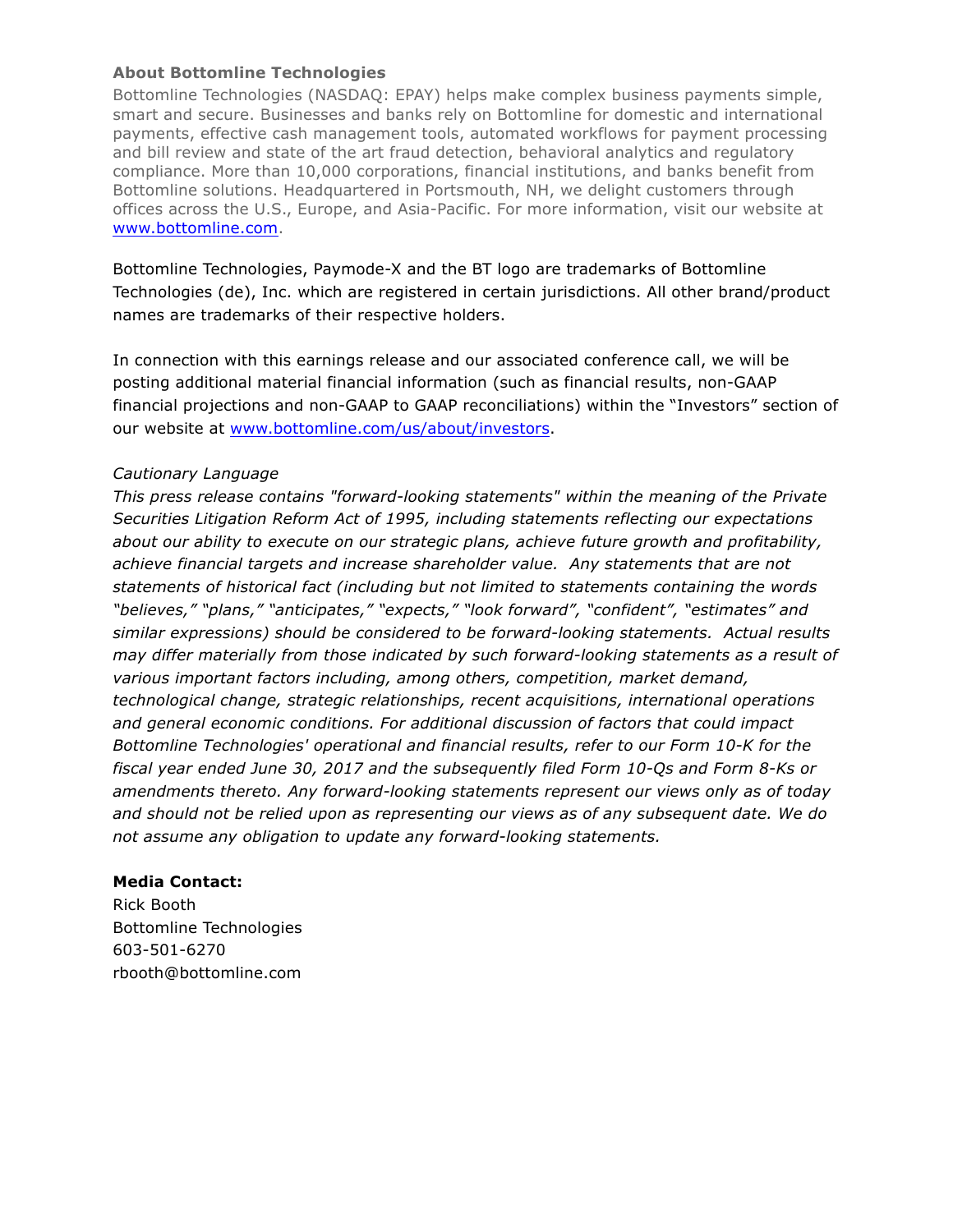#### **Bottomline Technologies Unaudited Condensed Consolidated Statement of Operations (in thousands, except per share amounts)**

|                                                                                                                                                                                                      | <b>Three Months Ended</b><br>September 30, |                                               |    |                                               |
|------------------------------------------------------------------------------------------------------------------------------------------------------------------------------------------------------|--------------------------------------------|-----------------------------------------------|----|-----------------------------------------------|
|                                                                                                                                                                                                      |                                            | 2017                                          |    | 2016                                          |
| Revenues:<br>Subscriptions and transactions<br>Software licenses<br>Service and maintenance<br>Other                                                                                                 | \$                                         | 60,714<br>2,365<br>27,342<br>875              | \$ | 52,132<br>2,121<br>27,673<br>1,158            |
| <b>Total revenues</b>                                                                                                                                                                                |                                            | 91,296                                        |    | 83,084                                        |
| Cost of revenues:<br>Subscriptions and transactions<br>Software licenses<br>Service and maintenance<br>Other                                                                                         |                                            | 27,411<br>170<br>12,232<br>667                |    | 23,886<br>128<br>13,285<br>878                |
| Total cost of revenues                                                                                                                                                                               |                                            | 40,480                                        |    | 38,177                                        |
| Gross profit                                                                                                                                                                                         |                                            | 50,816                                        |    | 44,907                                        |
| Operating expenses:<br>Sales and marketing<br>Product development and engineering<br>General and administrative<br>Amortization of acquisition-related intangible assets<br>Total operating expenses |                                            | 19,305<br>13,815<br>11,829<br>5,188<br>50,137 |    | 18,875<br>12,935<br>12,704<br>6,285<br>50,799 |
| Income (loss) from operations                                                                                                                                                                        |                                            | 679                                           |    | (5,892)                                       |
| Other expense, net                                                                                                                                                                                   |                                            | (4, 463)                                      |    | (3,935)                                       |
| Loss before income taxes                                                                                                                                                                             |                                            | (3,784)                                       |    | (9,827)                                       |
| Income tax provision                                                                                                                                                                                 |                                            | 457                                           |    | 681                                           |
| Net loss                                                                                                                                                                                             | \$                                         | (4, 241)                                      | \$ | (10, 508)                                     |
| Basic and diluted net loss per share:                                                                                                                                                                |                                            | (0.11)                                        | \$ | (0.28)                                        |
| Shares used in computing basic and diluted net loss per share:                                                                                                                                       |                                            | 37,730                                        |    | 37,940                                        |